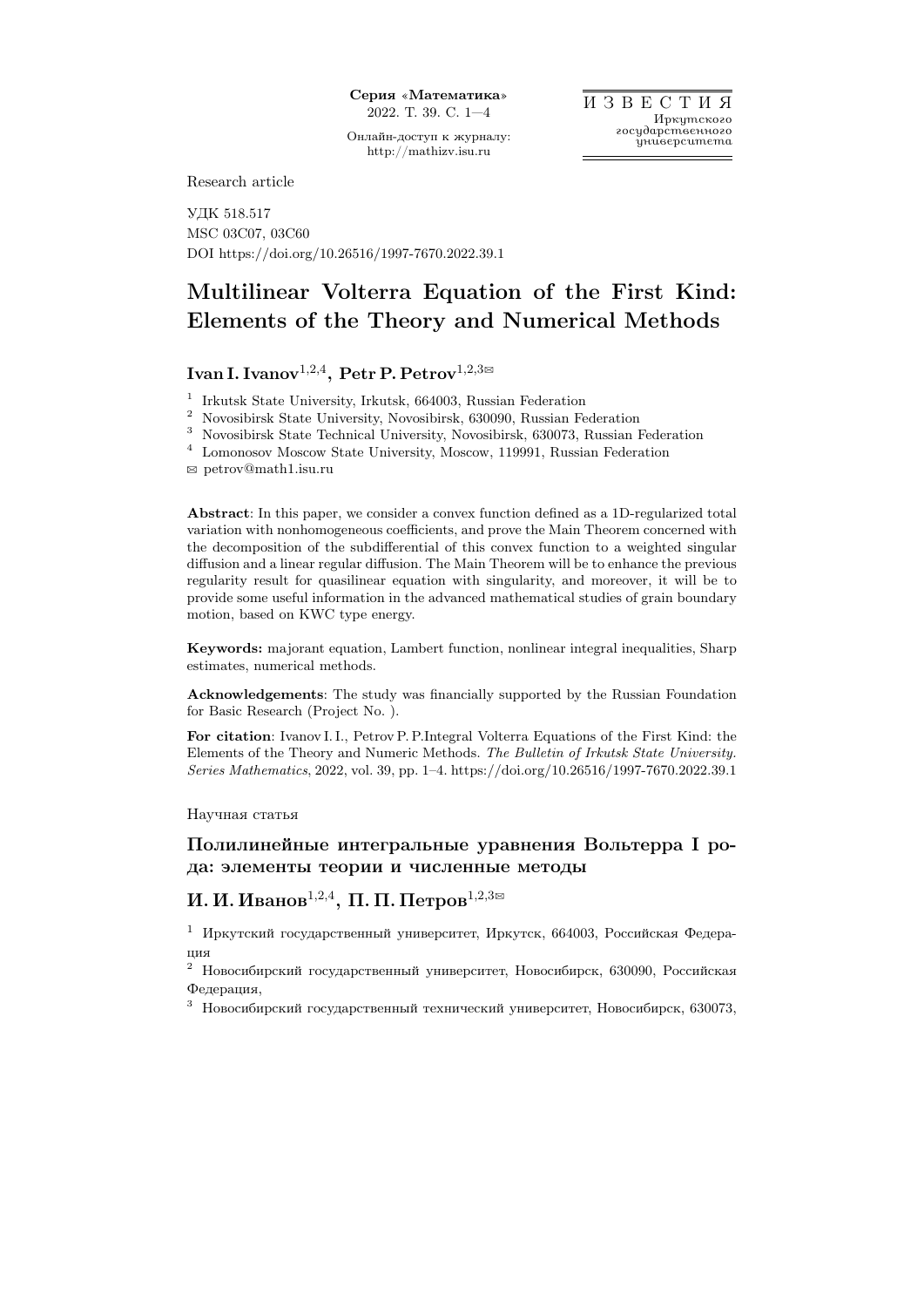Российская Федерация

 $^4$ Московский государственный университет им. М. В. Ломоносова, Москва, 119991, Российская Федерация

 $\otimes$  petrov@math1.isu.ru

Аннотация: Рассматривается выпуклая функция, определяемая как одномерная регуляризованная полная вариация с неоднородными коэффициентами. Доказывается основная теорема, касающаяся разложения субдифференциала этой выпуклой функции на взвешенную сингулярную диффузию и линейную регулярную диффузию. Основная теорема заключается в усилении предыдущего результата о регулярности для квазилинейного уравнения с сингулярностью и, кроме того, предоставлении некоторой полезной информации в продвинутых математических исследованиях движения границ зерен, основанных на энергии типа KWC.

Ключевые слова: мажорантные уравнения; функция Ламберта; нелинейные интегральные неравенства; неулучшаемые оценки; численные методы.

Благодарности: Работа выполнена при финансовой поддержке РФФИ (проект 00- $00 - 00000$ ).

Ссылка для цитирования: Иванов И. И., Петров П. П. Полилинейные интегральные уравнения Вольтерра I рода: элементы теории и численные методы // Известия Иркутского государственного университета. Серия Математика. 2022. Т. 39. С. 1-4. https://doi.org/10.26516/1997-7670.2022.39.1

#### 1. Introduction

#### 2. Specificity of multilinear Volterra equations of the first kind

In (4)  $N = 1, 2, 3$ , we write the series

**Definition 1.** The text of the definition

 $\bar{x}$  123456789

#### **Theorem 1.** The statement of the theorem

*Proof.* The text of the proof

Based on the theorem 1 we obtain

**Theorem 2.** The statement of the theorem

Based on the theorem 2 we obtain

**Theorem.** The text of the unnumbered theorem

 $\Box$ 

 $\overline{2}$ 

Известия Иркутского государственного университета. Серия «Математика». 2022. Т. 39. С. 1-4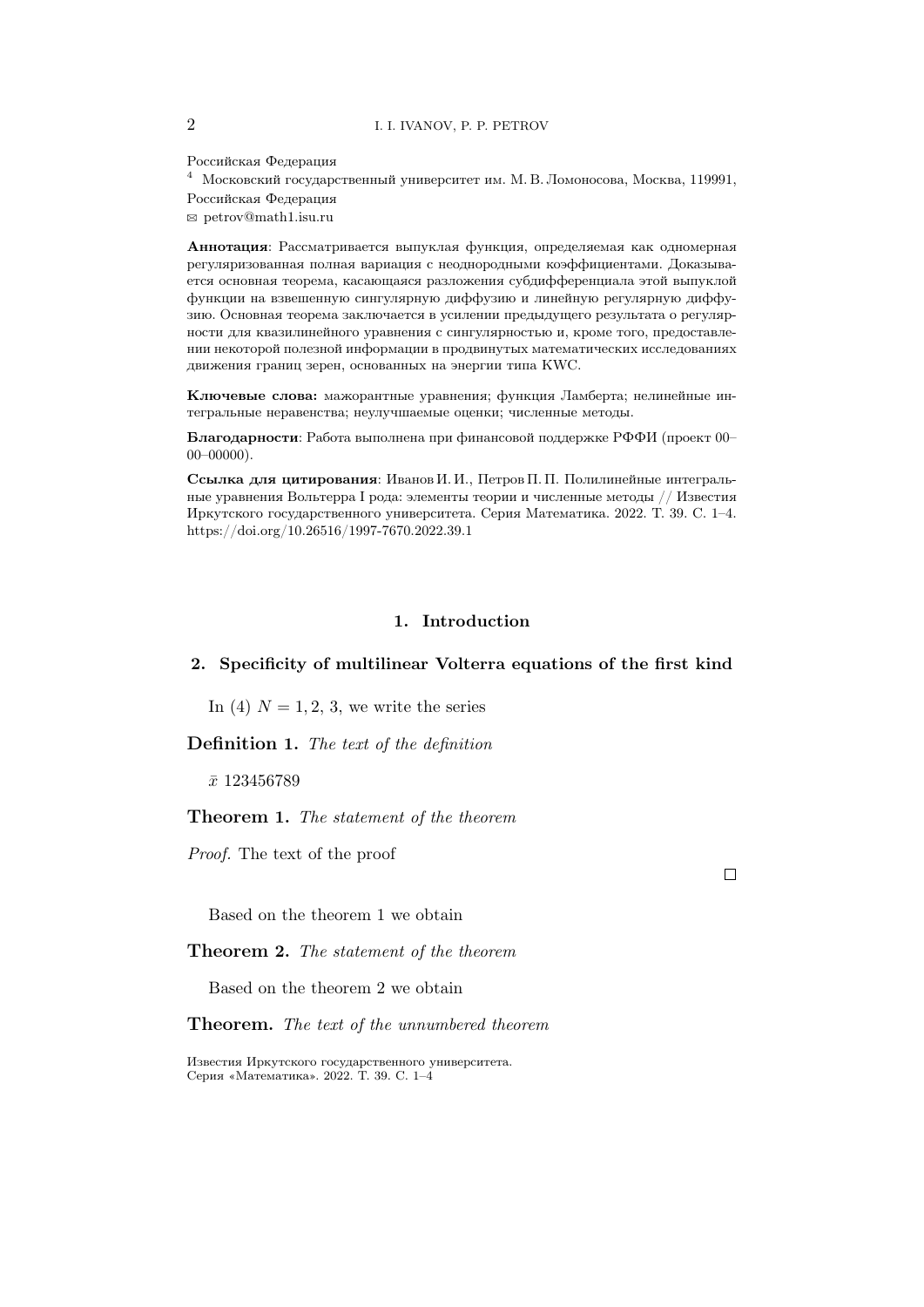$$
x + y^2 = \ln x \tag{2.1}
$$

Substituting in the 2.1 instead of  $x$  variable  $y$  we obtain

$$
y + y^2 = \ln y \tag{2.2}
$$

By the formula 2.2

Lemma 1. The text of the lemma

Lemma. unnumbered lemma

State 1. The text of the statement

Proposition 1. The text of the proposition

Corollary 1. The text of the corollary

Remark 1. The text of the remark

Given the remark 1

Thus, even in the case of constant kernels continuous solution of the bilinear equation exists ...

#### 3. Majorant equation (bilinear case)

Using the notation of  $[1; 3]$ ...

#### 4. Conclusion

We recommend using the following samples for references. The list of references should be in alphabetic order. If available, please always include DOIs as full DOI links in your reference list (e.g. "https://doi.org/abc").

#### References

- 1. Krnić L. Types of Bases in the Algebra of Logic. Glasnik Matematicko-Fizicki i Astronomski, ser 2, 1965, vol. 20, pp. 23-32.
- 2. Lau D., Miyakawa M. Classification and enumerations of bases in  $P_k(2)$ . Asian-European Journal of Mathematics, 2008, vol. 1, no. 2, pp. 255-282.
- 3. Miyakawa M., Rosenberg I., Stojmenović I. Classification of Three-valued logical functions preserving 0. Discrete Applied Mathematics, 1990, vol. 28, pp. 231-249. https://doi.org/10.1016/0166-218X(90)90005-W